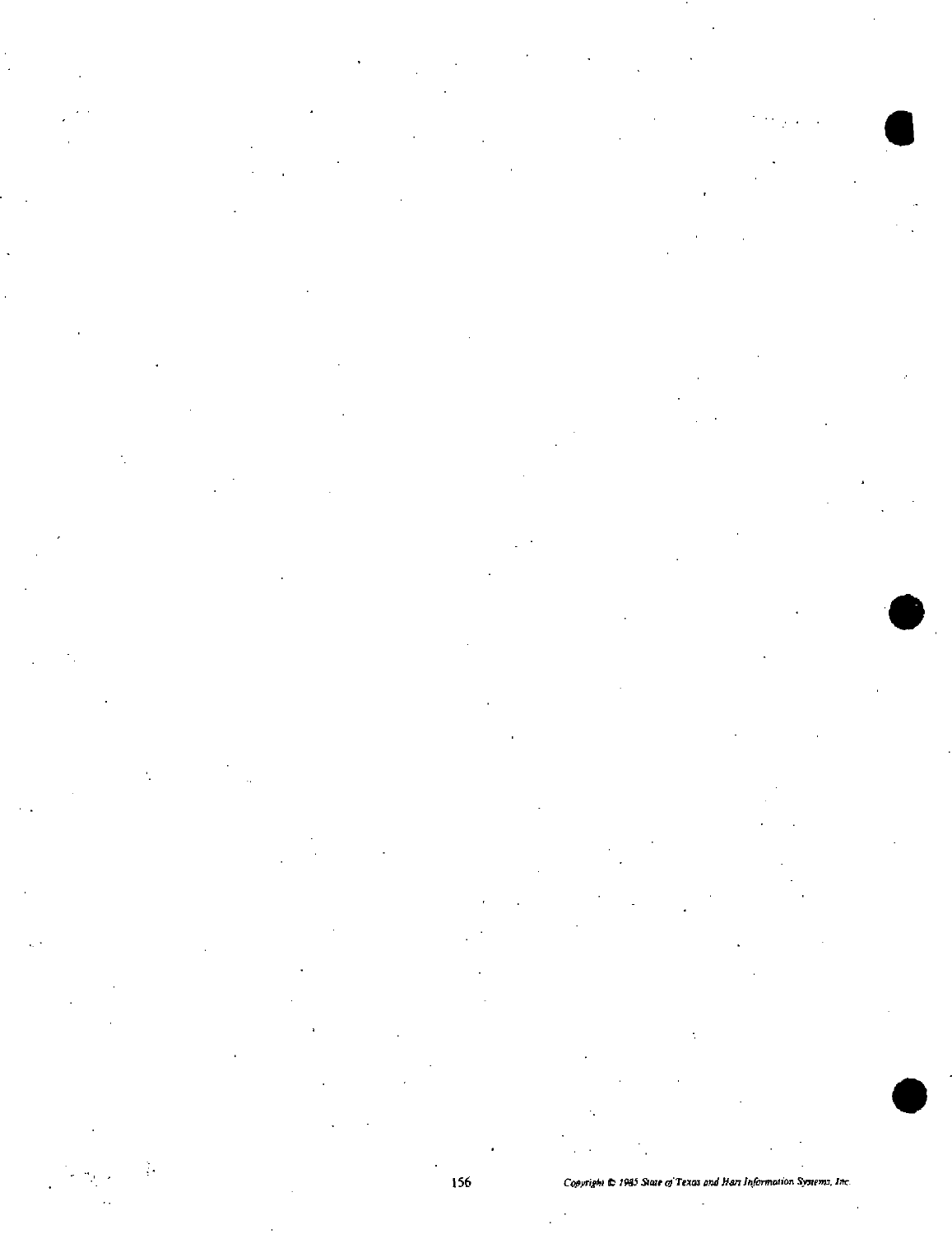# **CHAPTER 81. SUBSTANTIVE AGENCY PROCEDURES**

Section No. 81.1.<br>81.2.<br>81.3.<br>81.4.  $81.5$ .<br> $81.6$ .<br> $81.7$ .

**Section Name** Function.<br>
Composition.<br>
Meetings.<br>
Officers.<br>
Committees.<br>
Executive Director.<br>
Amendments.

157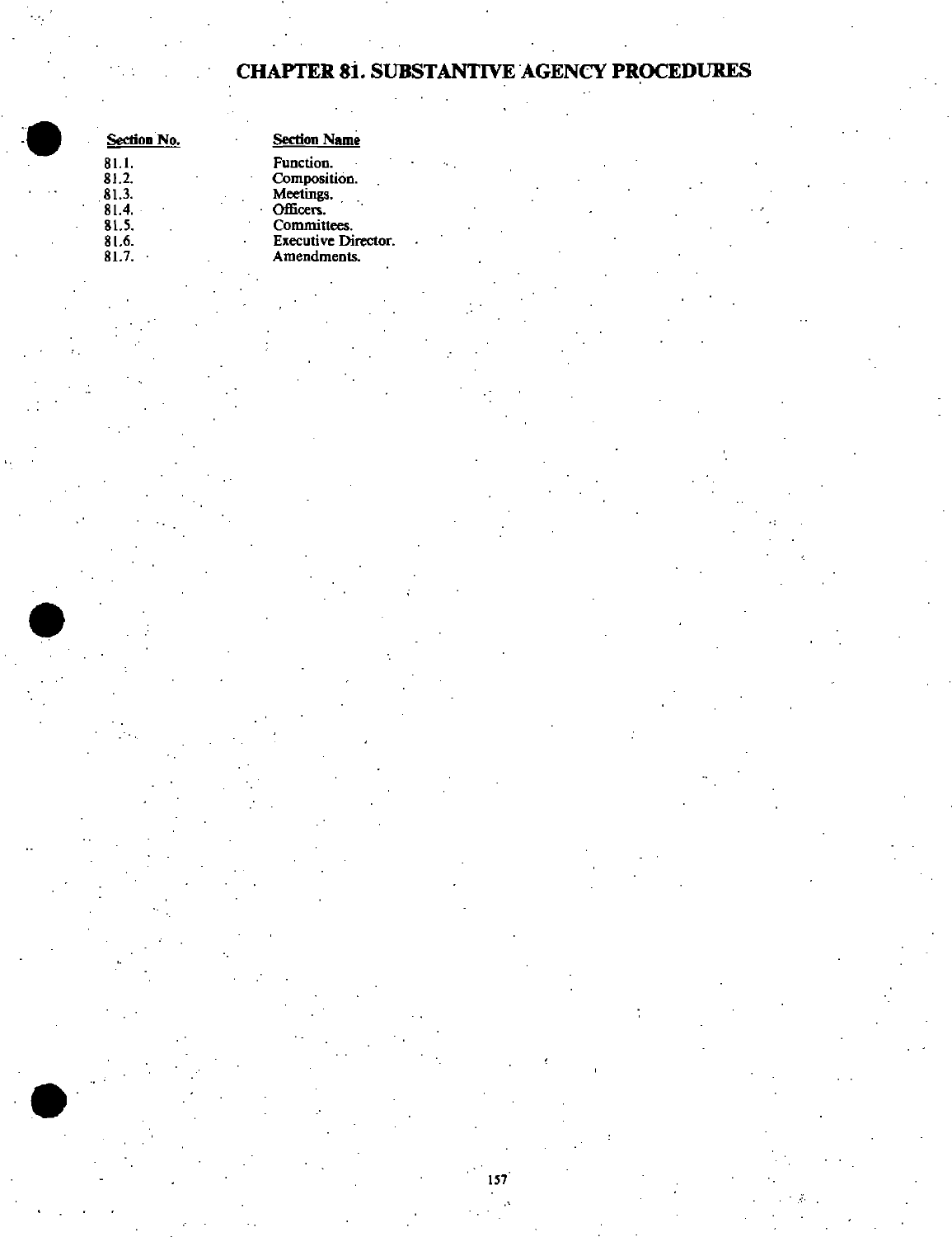# **GOOD NEIGHBOR COMMISSION**

 $\overline{a}$ 

ĵ.

 $\ddot{\phantom{a}}$ 

Pt. VI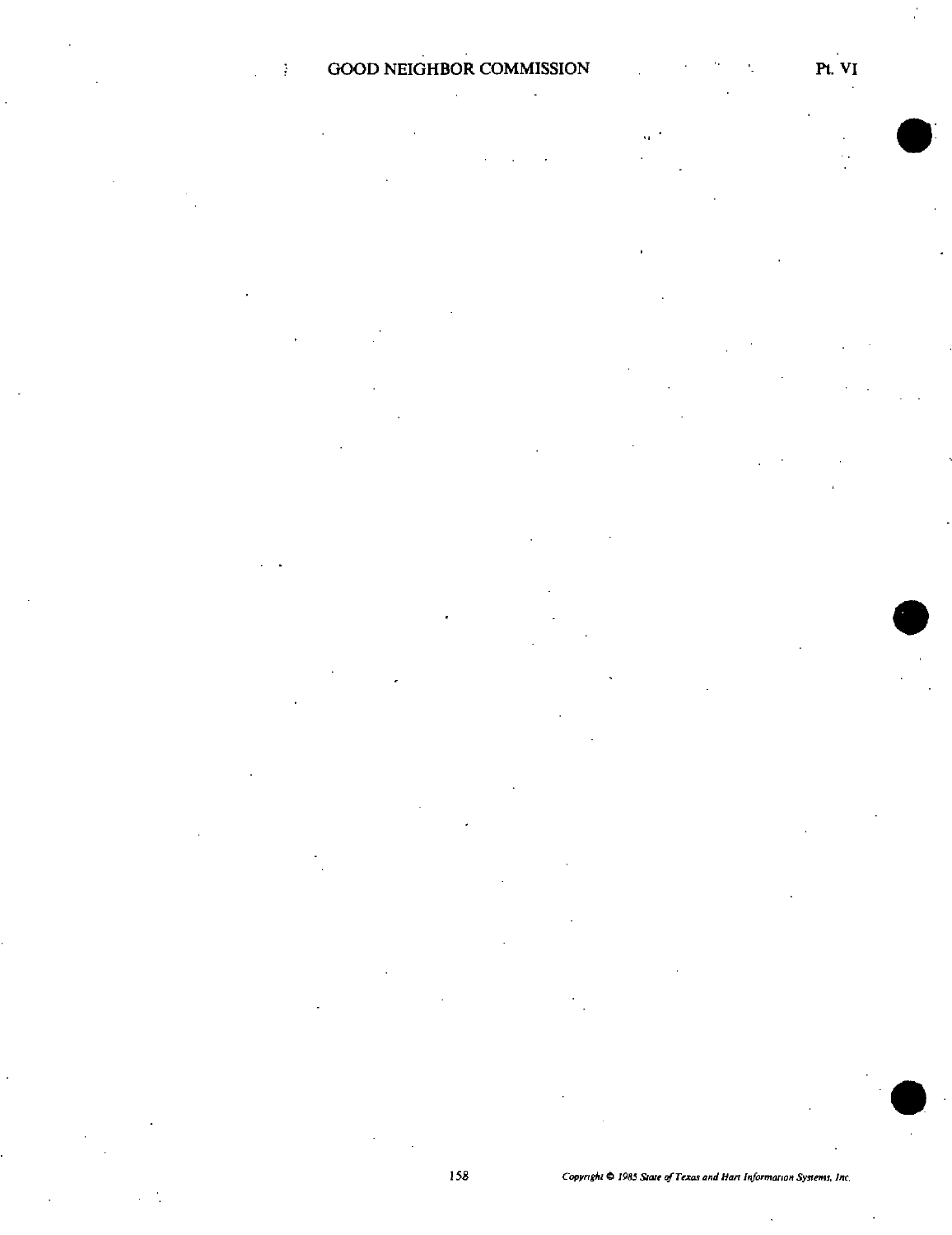## §81.1. Function.

The commission shall carry out the functions prescribed by law to the Good Neighbor Commission.

Source: The provisions of this §81.1 adopted to be effective December 26, 1979, 4 TexReg 449.

### §81.2. Composition.

The Good Neighbor Commission is composed of nine inembers appointed by the governor, with the advice and consent of the senate. Each member must have expertise in one or more of the following areas; international trade and tourism, industrial development, educationand research, diplomacy or Hispanic culture, law, sociology, economics, or language. Members are appointed to serve for a term of six years. Vacancies on the commission will be filled by the govemoras prescribed by law. Members serve until a successor is appointed.

Source: The provisions of this §81.2 adopted to be effective December 26, 1979, 4 TexReg 449.

### §81.3. Meetings.

- (a) Scheduling. The commission shall hold at least four regular business meetings annually, one of which shall be held in Austin, Texas. A majority of the commissioners shall set the dates and locations of all regular meetings, except for the location noted in this subsection. In the event the commissioners fail to set a date or choose a location for a regular meeting, the chairman shall make the selection and shall give sufficient notice to the executive director so that the members may have notice no less than three weeks in advance of the regular meeting. In addition, special and emergency meetings may be held in response to a call by the chairman, or a majority of the commissioners, at any time by giving one week\*s notice in writing to all commissioners. All meetings, except those in executive session, shall be open to the public.
- (b) Agendas. The chairman, with the assistance of the executive director, shall prepare and submit to each member prior to each meeting, a preliminary copy of the agenda, listing items that he believes should be considered by the commission, those required by law, and others as members have requested. Materials supplementing the agenda may be included. Official agendas shall be distributed the day of the commission meeting. The agenda of regular meetings shall provide an opportunity for citizens to address the commission on any item of business which is included on the agenda, subject to reasonable time limits.
- (c)  $Quorum$ . Five members of the commission shall constitute a quorum, and whenever a majority vote is required, this is deemed to mean a majority of those members present at a meeting having a quorum. In the absence of a quorum at any commission meeting; the meeting shall be recessed until a quorum is present
- (d) Attendance. In the event a member should fail to attend three consecutive, regularly scheduled meetings of the commission over a two-year period, and at the will of the commission, such person shall cease to be a commissioner, in which event the action shall be reported to the governor.
- (e) Proxies. No proxies shall be permitted at any meeting of the commission.
- (f) Rules of order. The commission shall observe Robert's Rules of Order, revised, except as otherwise provided by this chapter or by statute.
- $(g)$  Minutes. Copies of the minutes shall be forwarded to each member for review and comments or corrections prior to approval at a subsequent meeting of the commission. "Official minutes" are those approved by the commissioners at a regular or special meeting. Official minutes shall be kept in the commission's headquarters and shall be open to inspection by the public.

Source: The provisions of this §81.3 adopted to be effective December 26, 1979, 4 TexReg 449.

### §81.4. Officers.

- (a) Enumeration. The officers of the commission shall be a chairman, a vice chainnan, and such other officers as the commission shall from time to time elect.
- (b) Election and term. Election of officers shall be held at the first regular meeting of each calendar year and shall be chosen froni the membership of the commission. Term of office for each officer shall be for a term of one year, or until a successor is elected, and shall not exceed two consecutive terms.
- (c) Filling of vacancies. Should a vacancy occur in the office of chairman, the vice chairman shall immediately assume the duties of chairman and shall serve in that capacity for the unexpired term. Should a vacancy occur in the office of vice chairman, the commissioners shall hold an election for that office at the next regular meeting. Should vacancies occur in any other office the commission may designate, such vacancies shall be filled in the same manner as for the vice chairman.
- (d) Duties of chairman. The chairman shall preside at all meetings of the commission; perform such other functions as may be assigned by the commission as well as functions customarily performed by such office. In the interim period between meetings, it shall be the duty of the chairman, with assistance of the executive director, to coordinate commission-related activities of the members. The chairman shall approve all vouchers for the expenditure of funds